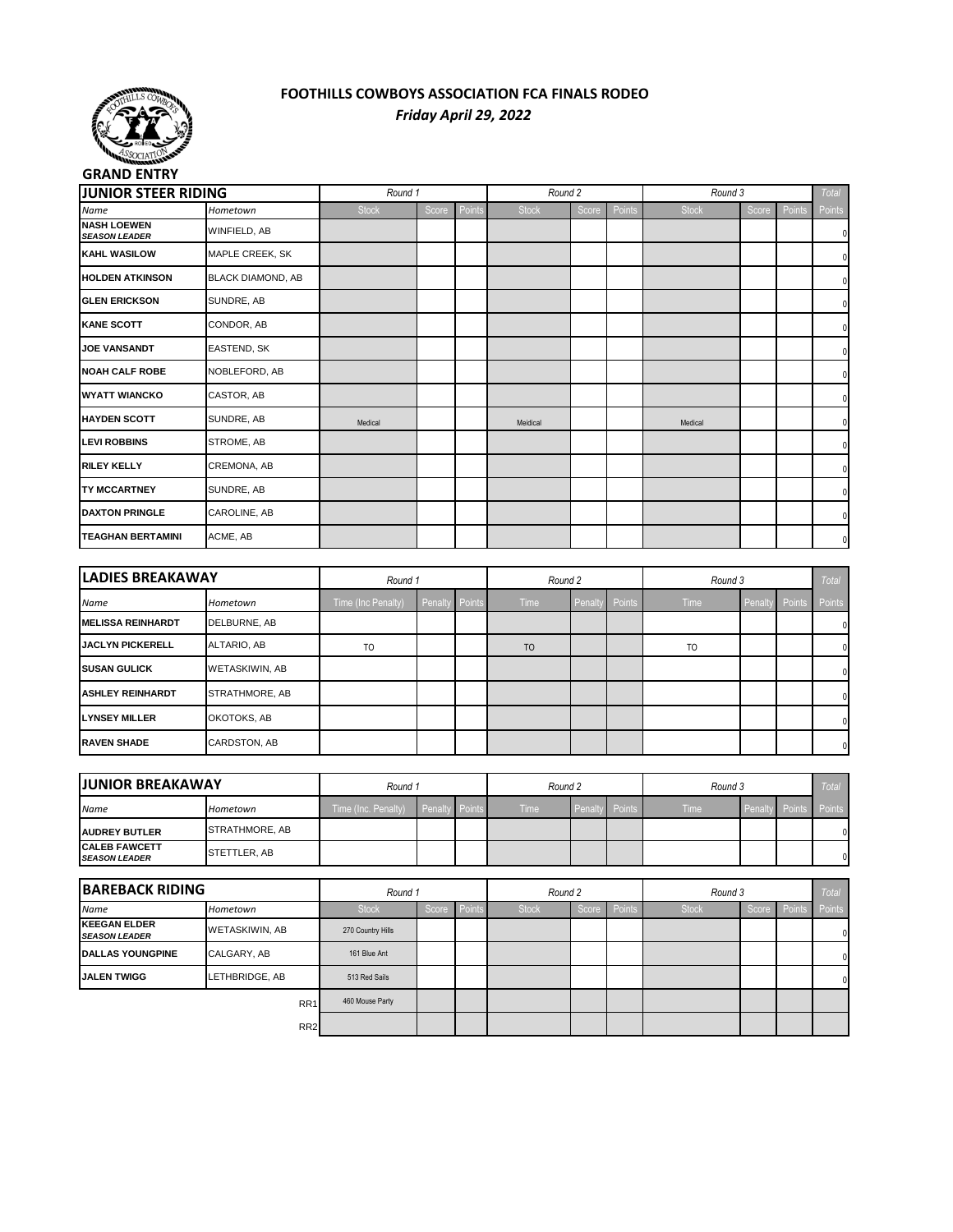| <b>SADDLE BRONC RIDING</b>                |                          | Round 1              |              | Round 2      |       |        | Round 3      |       |        | Total        |
|-------------------------------------------|--------------------------|----------------------|--------------|--------------|-------|--------|--------------|-------|--------|--------------|
| Name                                      | Hometown                 | <b>Stock</b>         | Score Points | <b>Stock</b> | Score | Points | <b>Stock</b> | Score | Points | Points       |
| <b>JAKE HENRY</b><br><b>SEASON LEADER</b> | WHEATLAND COUNTY, AB     | 461 Buckeye          |              |              |       |        |              |       |        | 0            |
| <b>CODY ALBERTSON</b>                     | <b>CROSSFIELD, AB</b>    | 990 Jingle Horse     |              |              |       |        |              |       |        | 0            |
| <b>BRILEY SCOTT</b>                       | SUNDRE, AB               | 261 Gaunch Launch    |              |              |       |        |              |       |        | $\mathbf{0}$ |
| <b>DIXON TATTRIE</b>                      | YOUNGSTOWN, AB           | 651 Miss Lizzy       |              |              |       |        |              |       |        | $\mathbf{0}$ |
| <b>ADRIAN HEMART</b>                      | <b>BLACK DIAMOND, AB</b> | 453 Dog Pound Blonde |              |              |       |        |              |       |        | $\mathbf{0}$ |
| <b>DENTON ARGENT</b>                      | CREMONA, AB              | 562 Rooty Toot Toot  |              |              |       |        |              |       |        | $\mathbf{0}$ |
| <b>NICK BENTLEY</b>                       | LONGVIEW, AB             | 359 Peppy Lepew      |              |              |       |        |              |       |        | $\mathbf{0}$ |
|                                           | RR <sub>1</sub>          | 121 Crushed Velvet   |              |              |       |        |              |       |        |              |
|                                           | RR <sub>2</sub>          | 462 Hanging Tree     |              |              |       |        |              |       |        |              |

| <b>TIE DOWN ROPING</b>                        |                       | Round 1             |         |        | Round 2        |        |        | Round 3   |        |               | Total        |
|-----------------------------------------------|-----------------------|---------------------|---------|--------|----------------|--------|--------|-----------|--------|---------------|--------------|
| Name                                          | Hometown              | Time (Inc. Penalty) | Penalty | Points | Time           | Penalt | Points | Time      | Penalt | <b>Points</b> | Points       |
| <b>COOPER RESCH</b>                           | STETTLER, AB          |                     |         |        |                |        |        |           |        |               | 0            |
| <b>BRYCE KULBACKI</b>                         | RED WILLOW, AB        | T <sub>O</sub>      |         |        | T <sub>O</sub> |        |        | <b>TO</b> |        |               | 0            |
| <b>ROD WARREN</b>                             | <b>BIG VALLEY, AB</b> |                     |         |        |                |        |        |           |        |               | 0            |
| <b>DANNY FINNERTY</b>                         | <b>DUCHESS, AB</b>    |                     |         |        |                |        |        |           |        |               | $\Omega$     |
| <b>JORDAN RICHARDSON</b>                      | <b>BLUFFTON, AB</b>   |                     |         |        |                |        |        |           |        |               | $\Omega$     |
| <b>CHASE KELLETT</b>                          | PICTURE BUTTE, AB     |                     |         |        |                |        |        |           |        |               | $\mathbf{0}$ |
| <b>TYSON WRIGHT</b>                           | LETHBRIDGE, AB        |                     |         |        |                |        |        |           |        |               | 0            |
| <b>TY HERMAN</b>                              | HILDA, AB             |                     |         |        |                |        |        |           |        |               | $\mathbf{0}$ |
| <b>KYLE FODEN</b>                             | OKOTOKS, AB           |                     |         |        |                |        |        |           |        |               | $\mathbf{0}$ |
| <b>GARRET HUGHSON</b><br><b>SEASON LEADER</b> | FOREMOST, AB          |                     |         |        |                |        |        |           |        |               | 0            |

| <b>JUNIOR BULL RIDING</b>                   |                    | Round 1      |       |        | Round 2      |       |        | Round 3      |       |        | Total          |
|---------------------------------------------|--------------------|--------------|-------|--------|--------------|-------|--------|--------------|-------|--------|----------------|
| Name                                        | Hometown           | <b>Stock</b> | Score | Points | <b>Stock</b> | Score | Points | <b>Stock</b> | Score | Points | Points         |
| <b>BEAU GARDNER</b><br><b>SEASON LEADER</b> | ARROWWOOD, AB      | 316 Lionel   |       |        |              |       |        |              |       |        | 01             |
| <b>GRIFFEN KOESTER</b>                      | ROCKYFORD, AB      | 50 Pokerface |       |        |              |       |        |              |       |        |                |
| <b>GORDON ERICKSON</b>                      | SUNDRE, AB         | B7 Leroy     |       |        |              |       |        |              |       |        | $\Omega$       |
| <b>BRAHMER GAEHRING</b>                     | <b>COUTTS, AB</b>  | 2B Stingwray |       |        |              |       |        |              |       |        |                |
| <b>KESTON LOEWEN</b>                        | WINFIELD, AB       | A7 Dean      |       |        |              |       |        |              |       |        |                |
| <b>KEGAN BISHELL</b>                        | <b>CONSORT, AB</b> | 2 Kojack     |       |        |              |       |        |              |       |        | $\overline{0}$ |
|                                             | RR <sub>1</sub>    | JR Thomas    |       |        |              |       |        |              |       |        |                |
|                                             | RR <sub>2</sub>    |              |       |        |              |       |        |              |       |        |                |

| <b>STEER WRESTLING</b>                       |                     | Round 1     |                       | Round 2     |         |        | Round 3     |         |               | <b>Total</b> |
|----------------------------------------------|---------------------|-------------|-----------------------|-------------|---------|--------|-------------|---------|---------------|--------------|
| <b>Name</b>                                  | Hometown            | <b>Time</b> | <b>Penalty Points</b> | <b>Time</b> | Penalty | Points | <b>Time</b> | Penalty | <b>Points</b> | Points       |
| <b>BART HOLLOWAY</b>                         | SIKSIKA, AB         |             |                       |             |         |        |             |         |               | $\mathbf 0$  |
| <b>ICARTER MCINTYRE</b>                      | SUNDRE, AB          | Medical     |                       | Medical     |         |        | Medical     |         |               | $\mathbf 0$  |
| <b>IKEENAN CRANE</b>                         | <b>CARDSTON, AB</b> |             |                       |             |         |        |             |         |               | $\mathbf 0$  |
| <b>IGLEN ALLEN NASH</b>                      | DRAYTON VALLEY, AB  |             |                       |             |         |        |             |         |               | $\mathbf 0$  |
| <b>IWYATT WILSON</b><br><b>SEASON LEADER</b> | RIMBEY, AB          |             |                       |             |         |        |             |         |               | $\mathbf 0$  |

## **INTERMISSION**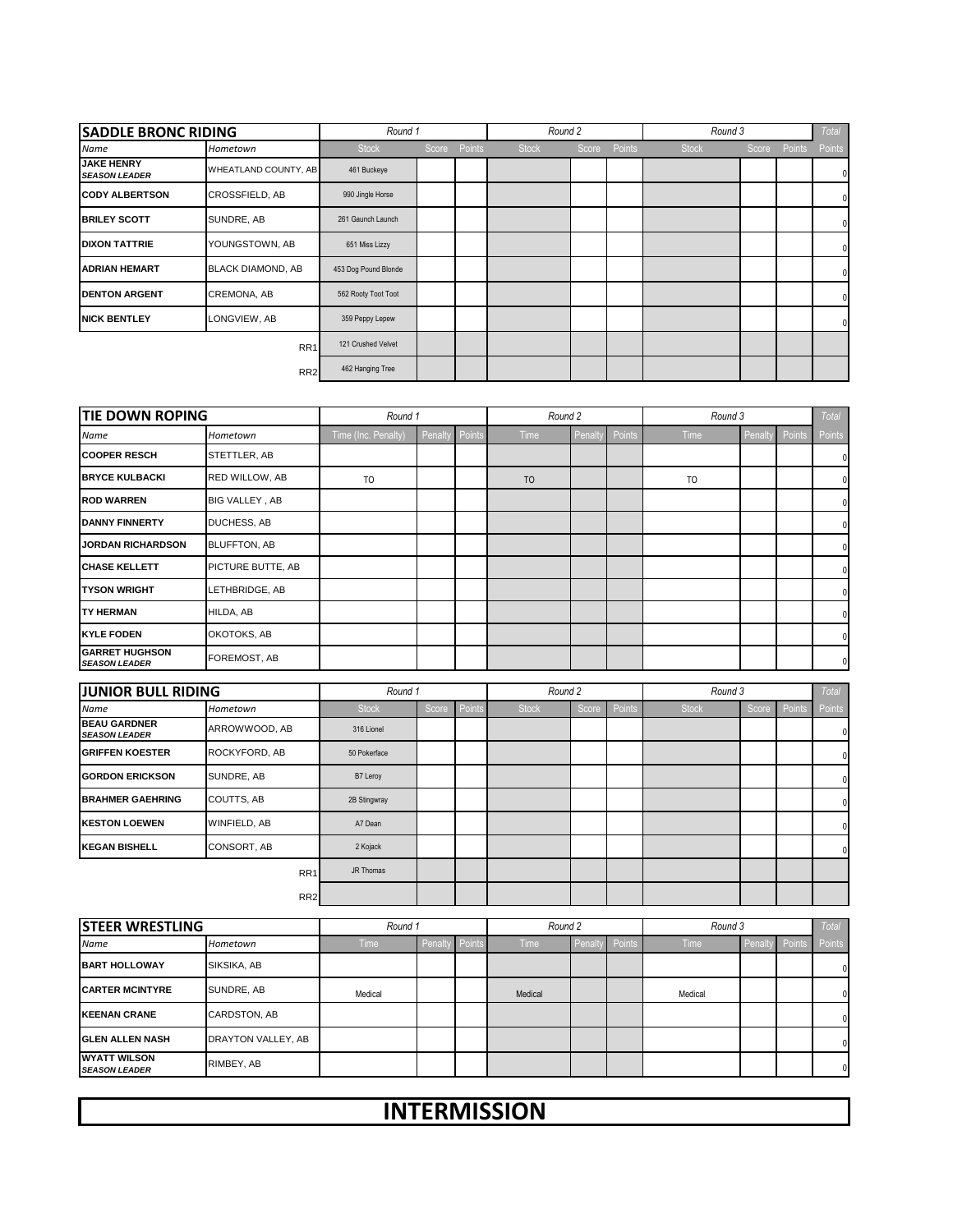| <b>LADIES BARREL RACING</b>                   |                       | Round 1            |         |        | Round 2 |         |        | Round 3 |         |        | Total        |
|-----------------------------------------------|-----------------------|--------------------|---------|--------|---------|---------|--------|---------|---------|--------|--------------|
| Name                                          | Hometown              | Time (Inc Penalty) | Penalty | Points | Time    | Penalty | Points | Time    | Penalty | Points | Points       |
| <b>AMARA FINNERTY</b><br><b>SEASON LEADER</b> | HIGH RIVER, AB        |                    |         |        |         |         |        |         |         |        | $\mathbf 0$  |
| <b>LYNN MCGONIGLE</b>                         | WHEATLAND COUNTY, AB  |                    |         |        |         |         |        |         |         |        | $\mathbf 0$  |
| <b>BRANDY VOGT</b>                            | CRANBROOK, BC         |                    |         |        |         |         |        |         |         |        | 0            |
| <b>TIFFANY WATSON</b>                         | PINCHER CREEK, AB     |                    |         |        |         |         |        |         |         |        | 0            |
| <b>BOBBIE GOODWIN</b>                         | CRANBROOK, BC         |                    |         |        |         |         |        |         |         |        | $\mathbf{0}$ |
| <b>SUSAN GULICK</b>                           | <b>WETASKIWIN, AB</b> |                    |         |        |         |         |        |         |         |        | 0            |
| <b>KAITLYN JACOBSON</b>                       | OKOTOKS, AB           |                    |         |        |         |         |        |         |         |        | $\mathbf{0}$ |
| <b>SHARYL MALIN</b>                           | OKOTOKS, AB           |                    |         |        |         |         |        |         |         |        | $\mathbf{0}$ |
| <b>DAYNA SEWELL</b>                           | SUNDRE, AB            |                    |         |        |         |         |        |         |         |        | 0            |
| <b>KIRBY PENTTILA</b>                         | CALGARY, AB           |                    |         |        |         |         |        |         |         |        | 0            |
| <b>SHANNON VAN BUSKIRK</b>                    | CLARESHOLM, AB        |                    |         |        |         |         |        |         |         |        | 0            |
| <b>DIANE SEWELL</b>                           | SUNDRE, AB            |                    |         |        |         |         |        |         |         |        | $\pmb{0}$    |
| <b>LYNSEY MILLER</b>                          | OKOTOKS, AB           |                    |         |        |         |         |        |         |         |        | $\mathbf{0}$ |
| <b>JUNIOR BARREL RACING</b>                   |                       | Round 1            |         |        | Round 2 |         |        | Round 3 |         |        | Total        |
| Name                                          | Hometown              | Time (Inc Penalty) | Penalty | Point  | Time    | Penalty | Points | Time    | Penalty | Points | Points       |
| <b>AMY NAISMITH</b><br><b>SEASON LEADER</b>   | BRANT, AB             |                    |         |        |         |         |        |         |         |        | 0            |
| <b>JAYDEN DONALD</b>                          | CRANBROOK, BC         |                    |         |        |         |         |        |         |         |        | $\mathbf{0}$ |
| <b>RHYS DESMET</b>                            | WHEATLAND COUNTY, AB  |                    |         |        |         |         |        |         |         |        | 0            |
| <b>JOLIE DESMET</b>                           | WHEATLAND COUNTY, AB  |                    |         |        |         |         |        |         |         |        | $\mathbf{0}$ |
| <b>ZOE BUECKERT</b>                           | OKOTOKS, AB           |                    |         |        |         |         |        |         |         |        | $\mathbf 0$  |
| <b>PRESLEY RYAN</b>                           | CALGARY, AB           | Medical            |         |        | Medical |         |        | Medical |         |        | $\mathbf 0$  |
| <b>NEVEAH LITTLE BEAR</b>                     | MORLEY, AB            |                    |         |        |         |         |        |         |         |        | $\mathbf 0$  |
| <b>MARY SALIBA</b>                            | CALGARY, AB           |                    |         |        |         |         |        |         |         |        | $\mathbf{0}$ |
| <b>TRINITY SEWELL</b>                         | SPARWOOD, BC          |                    |         |        |         |         |        |         |         |        | $\mathbf 0$  |
| <b>RHEGAN SHADE</b>                           | LETHBRIDGE, AB        |                    |         |        |         |         |        |         |         |        | $\mathbf 0$  |
| <b>LUCILE SIRODOT</b>                         | CALGARY, AB           |                    |         |        |         |         |        |         |         |        | $\mathbf 0$  |
|                                               |                       |                    |         |        |         |         |        |         |         |        |              |
| <b>PEE WEE BARREL RACING</b>                  |                       | Round 1            |         |        | Round 2 |         |        | Round 3 |         |        | Total        |
| Name<br><b>ALLEY BUECKERT</b>                 | Hometown              | Time (Inc Penalty) | Penalty | Points | Time    | Penalty | Points | Time    | Penalty | Points | Points       |
| <b>SEASON LEADER</b>                          | OKOTOKS, AB           |                    |         |        |         |         |        |         |         |        | $\pmb{0}$    |
| <b>MOLLY BECKER</b>                           | ALIX, AB              |                    |         |        |         |         |        |         |         |        | $\mathbf 0$  |
| <b>CHECOTAH</b><br><b>MANY GREY HORSES</b>    | CARDSTON, AB          |                    |         |        |         |         |        |         |         |        | $\pmb{0}$    |
| <b>BROOKE ANDERSON</b>                        | OKOTOKS, AB           |                    |         |        |         |         |        |         |         |        | $\mathbf 0$  |

## **THANK YOU TO ALL THE VOLUNTEERS TO HELP MAKE THIS EVENT A SUCCESS**

**THANK YOU TO ALL THE SPONSORS**